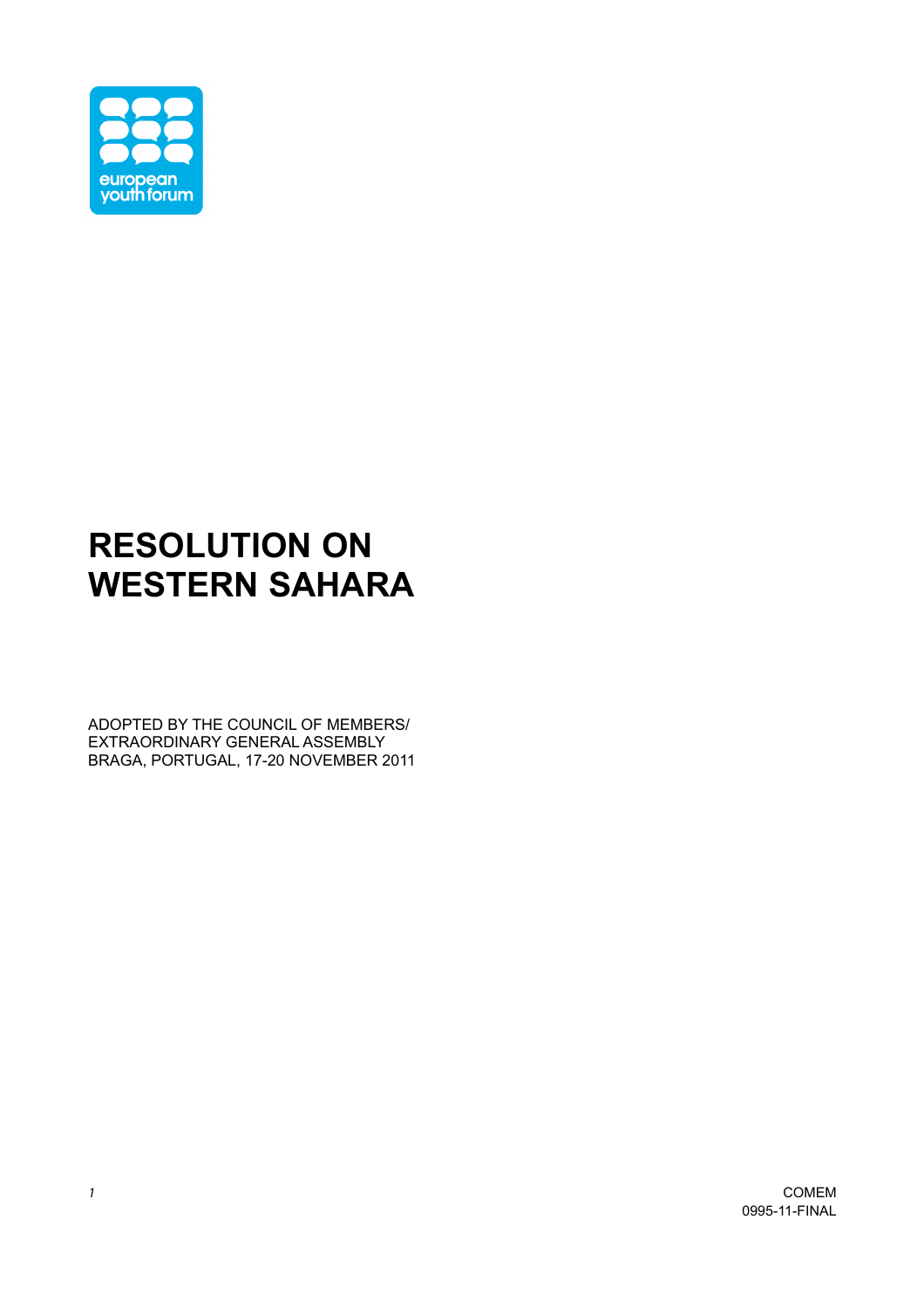The **Arab Spring** was sparked one year ago in **Western Sahara** when the Moroccan security forces used violence to dismantle the protest camp *Gdeim Izik* that has been set up against the ongoing discrimination, poverty and human rights abuses against Western Saharan citizens.

The Western Saharan region had been a Spanish colony since 1958. On 14 November 1975, Morocco, Mauritania and Spain signed the "Tripartite Agreement" according to which Spain transferred the administration of Western Sahara to the other two countries. The "Green March" in 1975 meant the invasion of Western Sahara by Morocco, an occupation that has lasted until today. Part of the Western Saharan population remained at the occupied territories, and others had to abandon their country and subsist in refugee camps in the Algerian dessert.

Since then there have been several relevant United Nations Security Council Resolutions concerning the Western Saharan situation. Through the unanimous adoption of resolution 1495 in 2003, the Council expressed its continued strong support for the efforts of the Secretary-General and his Personal Envoy, for their Peace Plan for self-determination of the people of Western Sahara as an *"optimum political solution"* on the basis of agreement between the two parties.

The European Parliament counts on several Resolutions asking Member States to work on the protection of the Saharawi population, and respect for their fundamental rights, including freedom of expression and freedom of movement. The EP has also expressed its support for a just and lasting solution to the conflict in Western Sahara, based on the rule of law and international law.

However, after decades of negotiations and resolutions, the only situation that remains is that the Saharawi people have not been able to exert their rights of self-determination in a fair and free referendum. Also, the violation of the human rights of the people in a Western Sahara occupied by Morocco is known and denounced by public opinion, international mass media and NGOs.

**Nowadays, when many people from Arab countries have raised their voice claiming their right to decide on their future, the Saharawi people must also be heard. And the only possible and effective way to be heard is by having the opportunity to vote in a referendum** in accordance with the UN resolutions and in particular with the Security Council resolution 1459.

**The Sahara conflict needs to be resolved and therefore it needs our renewed efforts of support. Although resolutions have previously been adopted by the European Youth Forum, no action has been carried out in order to fulfil the acquired commitments.**